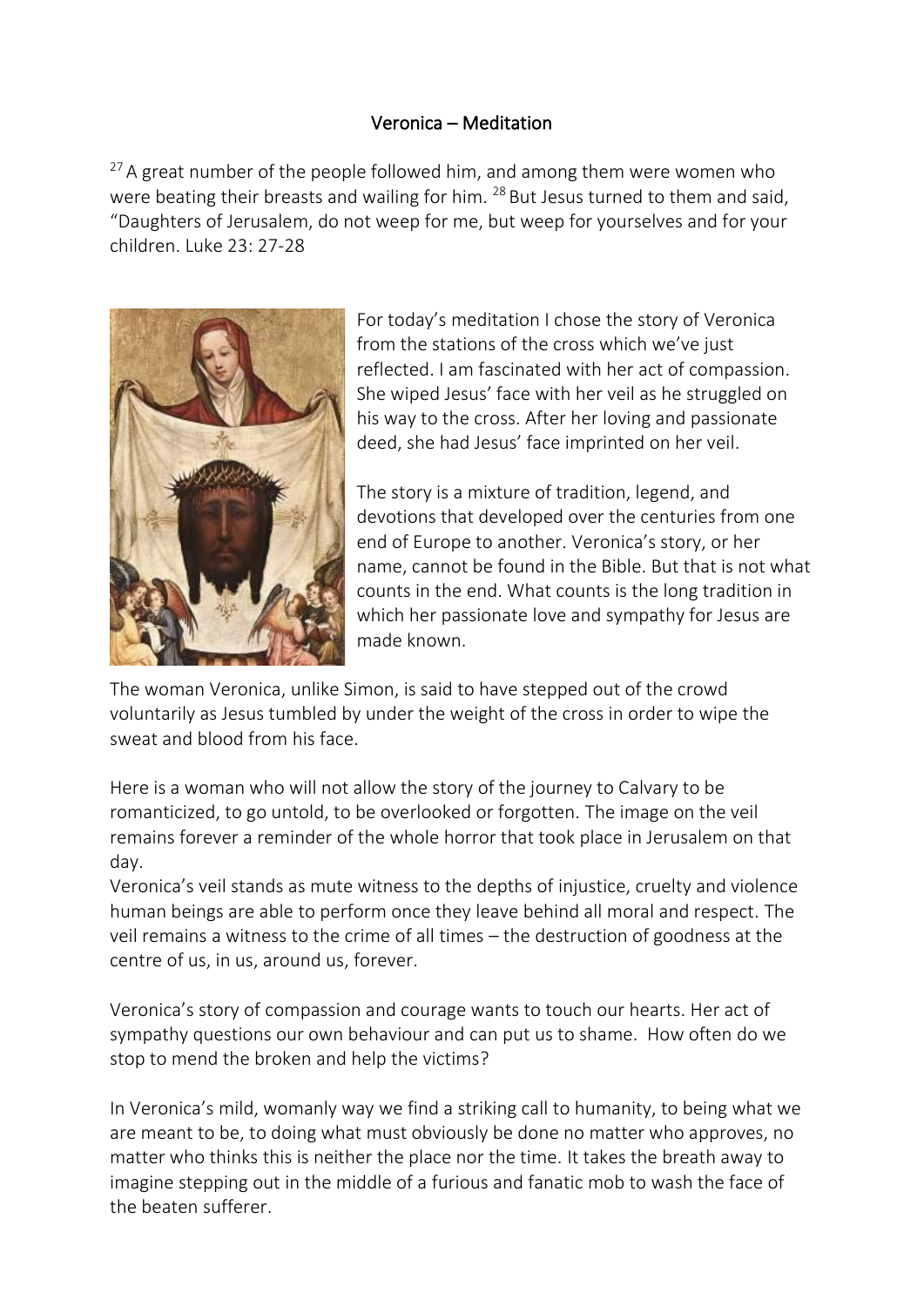"The sixth station of the cross calls us to realize that compassion is often the only possible human reaction in the face of cruelty, torture and injustice. "To fail to practice mercy in the presence of injustice is to neglect half the face of God," writes Joan Chittister, an American Benedictine nun.

"Jesus does not resist the journey to the cross," she writes, "but he does respond most to the act of comfort in the midst of cruel violence."

In other words: Veronica cannot free Jesus and save him from the harsh death on the cross, but she can perform a small sign of tenderness in the midst of all cruelty!

In our world today this could for example mean: It is not enough to have a sense of righteous anger when the poor are oppressed. We must do something. It is necessary to reach out and lift them from the misery of their despair.

The question with which the sixth station of the cross confronts us is, who is there, who do we feel sorry for, whose suffering comes so close to us, that we have to reach out to help?

In the sermon of an American catholic priest, I read the following:

"Veronica represents all the poor and downtrodden, those whom the world does not see, the invisible and the unimportant.

Veronica represents all those whom the religious of the world deem irredeemable or sinners, and who never feel welcome or comfortable in churches or among the socalled religious people, but who are loved and accepted by God, which is really all that matters.

Veronica represents the bravery and courage of women. The Bible tells us of women who have been the bravest of the brave. Think of Eve, Sarah, Moses' mother Jochebed and Pharaoh's daughter who saved and raised Moses, Mary (Jesus' mother), Elizabeth, Mary Magdalene and many more - the list is really quite endless. Think of the women in our lives, our moms, grandmothers, wives, aunts, godmothers, sisters, nieces and granddaughters.

Veronica represents the person who gives selflessly. She represents those who show mercy in its purest form.

Veronica represents those who care for the sick and aching making all the difference in their lives."

In our story, in the century-old tradition Veronica walked out of the crowd of curious onlookers and horrified spectators and bloodthirsty zealots and performed a work of mercy.

No questions asked.

No judgments made.

And for her trouble, she left, tradition tells us, with an image of the face of Jesus on the very towel she used to give him relief.

The meaning is obvious.